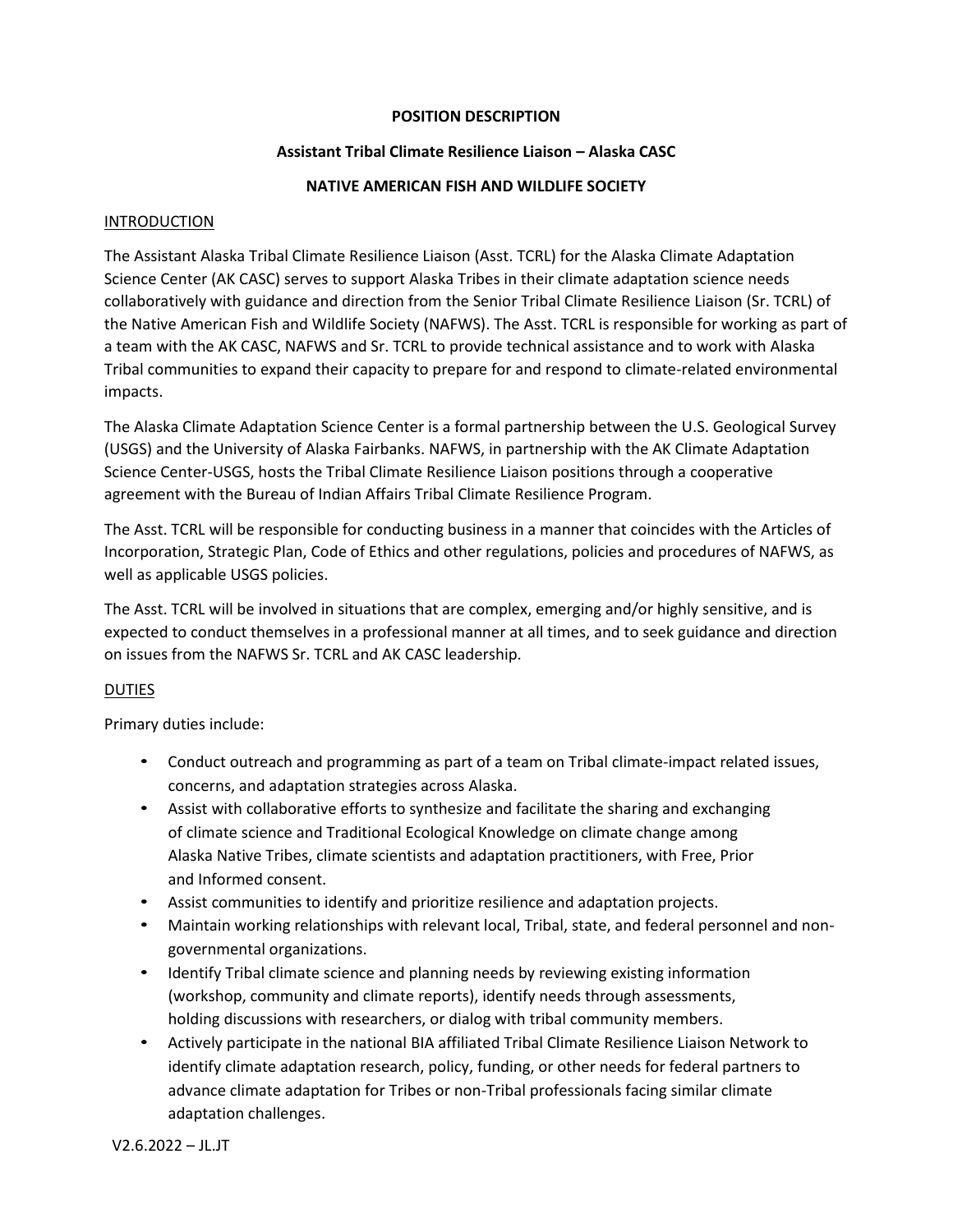- Be a part the AK CASC Tribal Resilience Learning Network team to support responsive, emerging and dynamic AK Tribal engagement on climate issues
- Support the development of grant proposals to secure funding for related project implementation, research, and extension projects led by NAFWS, AK CASC, and partners.
- Ten or more instances of work travel are required for this position annually.
- Conduct day-to-day operations in consultation with AK CASC staff and provide weekly updates to the NAFWS Sr. TCRL.
- Develop partnerships with Tribes, federal, state, and non-governmental organizations regarding climate change and Tribal consultation.
- Assist with NAFWS' Education program.
- Assist with the NAFWS National and Regional Conferences as requested and directed by the Sr.TCRL; i.e., assist with Tribal Climate Adaptability and Resilience workshops.
- Other duties as assigned.

# KNOWLEDGE/SKILLS/ABILITIES:

- Bachelor's degree in at least one of the following: Alaska Native languages, engineering, physical sciences, biological/ecological sciences, natural resources, or relevant social sciences from an accredited university, AND at least one (1) year of experience supporting Tribal needs related to climate adaptation and other environmental challenges in Alaska.
- Knowledge and experience with traditional ecological knowledge is desired.
- Knowledge of climate change adaptation management in the aforementioned fields.
- Ability to communicate effectively with individuals and groups within government agencies, Tribes, non-government organizations, and other AK CASC stakeholders; and ability to comprehend, articulate and represent diverse interests.
- Ability to articulate relevant climate change-related science issues and projects to Tribal communities, non-scientists, and internal (AK CASC) and external researchers.
- Ability to identify and articulate emerging issues that affect or could affect climate change adaptation of Tribal communities.
- Ability to communicate and coordinate in verbally and in writing; willingness and ability to write individually, collaboratively and as a team including reports, publications, correspondence, and other written communication.
- Fluency in an Alaska Native language, especially one highly used by a significant number of Alaska Tribes, is desirable.
- Successful experience in or knowledge of consensus building, group facilitation processes with Tribal communities is desirable.
- American Indian/Alaska Native employment preference: As provided in the NAFWS Guide to Personnel Management and as authorized by federal law, the NAFWS will provide an employment preference to applicants who are enrolled members of a federally recognized Indian Tribe or an Alaskan village.
- Veteran employment preference. As provided in the NAFWS Guide to Personnel Management and as authorized by federal law, the NAFWS will provide an employment preference to applicants who are veterans of the U.S. Armed Services.
- Pre-requisite to receiving employment preference. An applicant shall only receive the